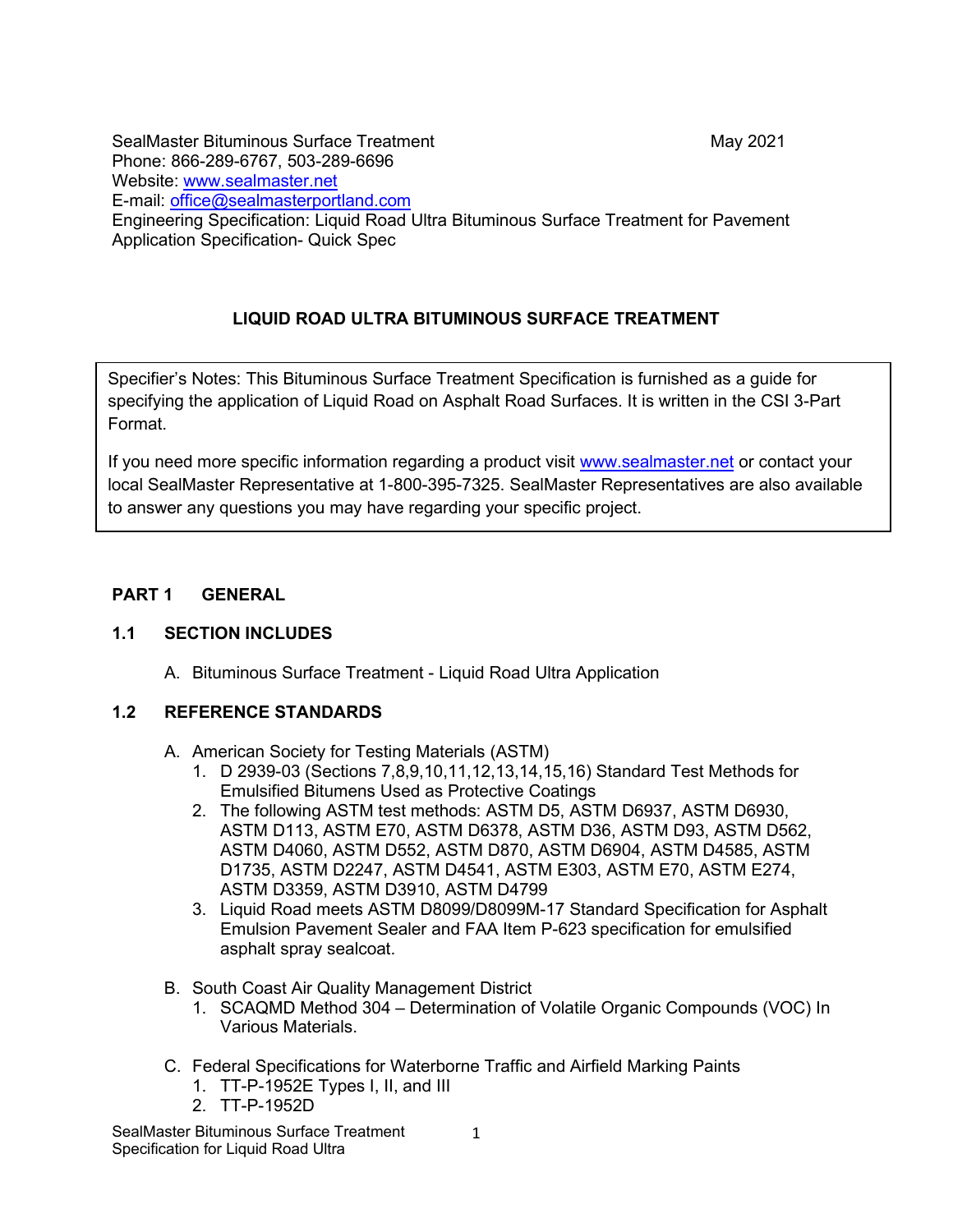#### **1.3 SUBMITTALS**

- A. Product Data
	- 1. Submit manufacturer's Product Data Sheet.

#### **1.4 PROJECT/SITE CONDITIONS**

#### A. Ambient Conditions

- 1. Both surface and ambient temperature must be a minimum of 50°F and rising before applying cold applied crack fillers, oil spot primers, pavement sealers or traffic paints (materials). Ambient and surface temperature shall not drop below 50°F for a 24 hour period following application of materials.
- 2. Apply materials during dry conditions when rain is not imminent or forecast for at least 24 hours after application.
- B. Pavement/Surface Conditions
	- 1. Newly placed (paved) asphalt pavement surfaces should be allowed to cure a minimum of four (4) weeks under ideal weather conditions (70°F) before applying coatings.
	- 2. New pavement surfaces shall be free of residual oils or chemicals associated with the placement of new asphalt pavement.
	- 3. Aged pavement surfaces shall be cleaned and prepared as recommended in this specification under PART 3 of this specification.

## **PART 2 PRODUCTS**

#### **2.1 MANUFACTURER**

A. SealMaster Pavement Products and Equipment. SealMaster has a nationwide network of manufacturing and distribution facilities. Phone: 800-395-7325. Website: www.sealmaster.net. E-mail: office@sealmasterportland.com.

#### **2.2 LIQUID ROAD ULTRA PAVEMENT COATING**

A. Liquid Road Ultra is a polymer-modified, fiber-reinforced asphalt emulsion coating that contains specifically graded aggregate and is applied to asphalt pavement surfaces, providing a highly durable, slip-resistant bituminous surface treatment that greatly extends pavement service life.

Liquid Road Ultra provides a "like new" black appearance to oxidized and weathered asphalt pavement surfaces. The deep black color helps to melt snow and ice significantly faster than untreated pavements.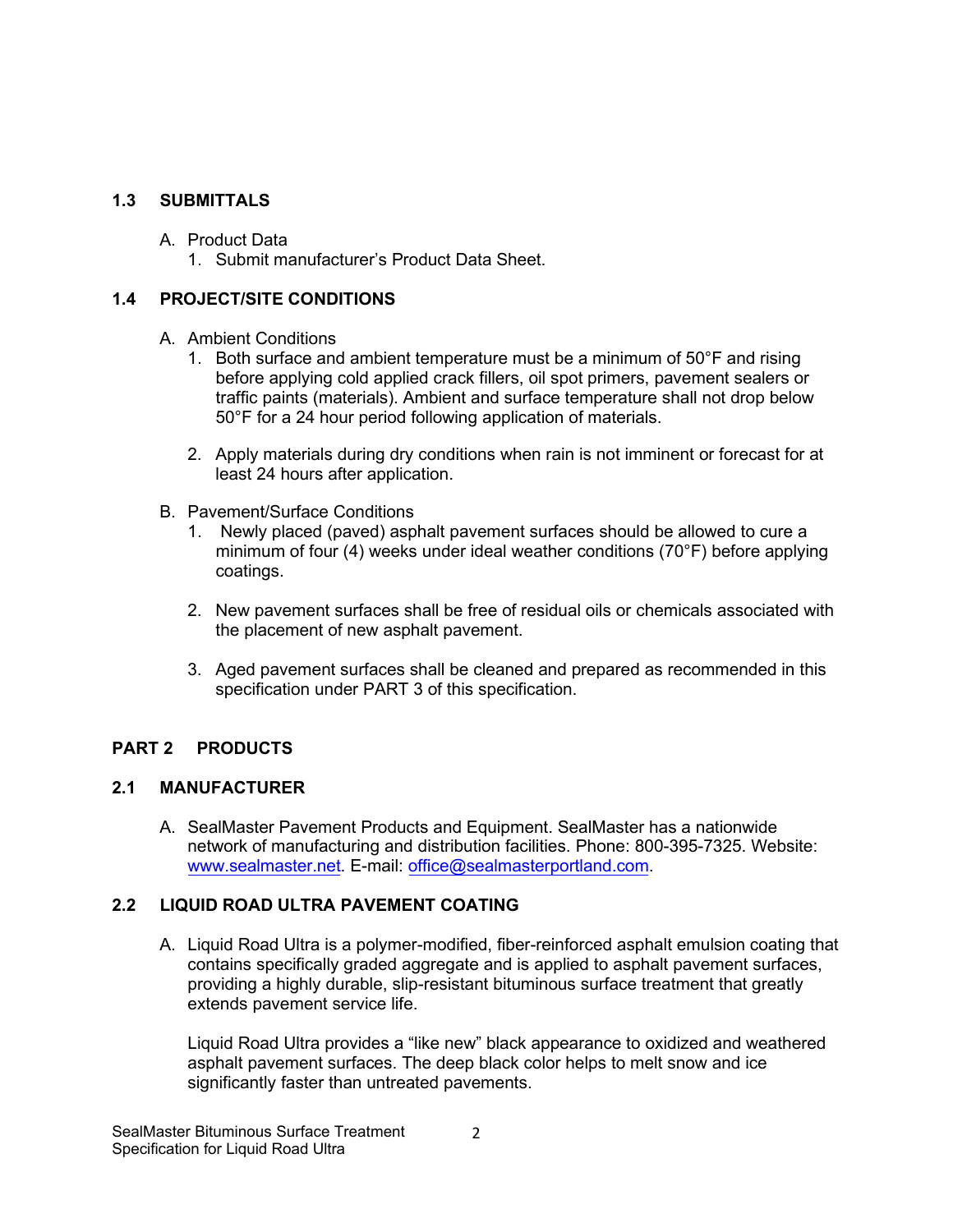Liquid Road Ultra produces an even textured surface with no loose stones, making it ideal for vehicle, bicycle and pedestrian traffic.

| TABLE 1- PHYSICAL PROPERTIES OF LIQUID ROAD ULTRA |                                                                      |                              |
|---------------------------------------------------|----------------------------------------------------------------------|------------------------------|
| <b>ASTM</b>                                       | <b>Test Description</b>                                              | <b>Result</b>                |
| D2939-8                                           | Residue by Evaporation, %                                            | Min. 52%                     |
| E303                                              | Measuring Surface Frictional Properties- British Pendulum Tester     | Min. 70 BPN                  |
| E274                                              | Locked Wheel Skid Testing                                            | $>$ 30 SN                    |
| D4060                                             | Abrasion Resistance- Taber Abraser Dry Method                        | $< 1\%$ Loss                 |
| D3910-6.4                                         | <b>Wet Track Abrasion Test</b>                                       | $<$ 25g/ft <sup>2</sup> Loss |
| D <sub>5</sub>                                    | Penetration of Bituminous Materials-Base Asphalt                     | 12-45 Pen                    |
| D113                                              | Ductility of Bituminous Materials-Base Asphalt                       | 5-15 cm                      |
| <b>Std. %</b>                                     | Percent Polymer Solids to Asphalt by wt.                             | 5-15 cm                      |
| E70                                               | PH of Aqueous Solutions with Glass Electrodes                        | 6-10 PH                      |
| D6378                                             | Vapor Pressure (VPX), mm Hg @ 25° C (77° F)                          | 22-26 mm Hg                  |
| D36                                               | Softening Point of Emulsion Residue (Ring and Ball Apparatus)        | $> 200^\circ$ F              |
| D93                                               | Flash Point of Liquid Emulsion                                       | None detected                |
| D562                                              | Viscosity using a Stormer-Type Viscometer                            | 60-110 KU                    |
| D870                                              | Water Resistance of Coatings using Water Immersion                   | No Delamination              |
| D6904                                             | Resistance to Wind-Driven Rain                                       | No Delamination              |
| D4585                                             | Water Resistance of Coatings Using Controlled Condensation           | No Delamination              |
| D1735                                             | Water Resistance of Coatings Using Water Fog Apparatus               | No Delamination              |
| D2247                                             | Water Resistance of Coatings in 100% Relative Humidity               | No Delamination              |
| D4541                                             | Adhesion Strength over Asphalt Pavement                              | > 200 PSI                    |
| D2939-7                                           | Weight per Gallon                                                    | $10-12$ lbs./gal             |
| D2939-13                                          | Drying Time- 50% humidity, 73.4 ± 3.6°F. Firm in 24 hrs.             | <b>PASS</b>                  |
| D2939-14                                          | Resistance to Heat- No Blistering, sagging or slipping               | <b>PASS</b>                  |
| D2939-15                                          | Resistance to water- No softening, delamination or re-emulsification | <b>PASS</b>                  |
| D2939-16                                          | Flexibilty- No Cracking or Delamination                              | <b>PASS</b>                  |
| D2939-26                                          | Resistance to Impact- No Chipping, Cracking or Delamination          | <b>PASS</b>                  |
| D2939-27                                          | Resistance to Impact After Accelerated Weathering                    | <b>PASS</b>                  |
| D4799                                             | QUV UV Aging-1,000 Hours                                             | No Color Fade                |
| D3359                                             | Measuring Adhesion by Tape- No More than a Trace of Peeling          | <b>PASS</b>                  |
| <b>SCAQMD</b>                                     | Determination of Volatile Organic Compounds (VOC) in various         | $< 50$ g/l                   |
| Method 304                                        | Coatings                                                             |                              |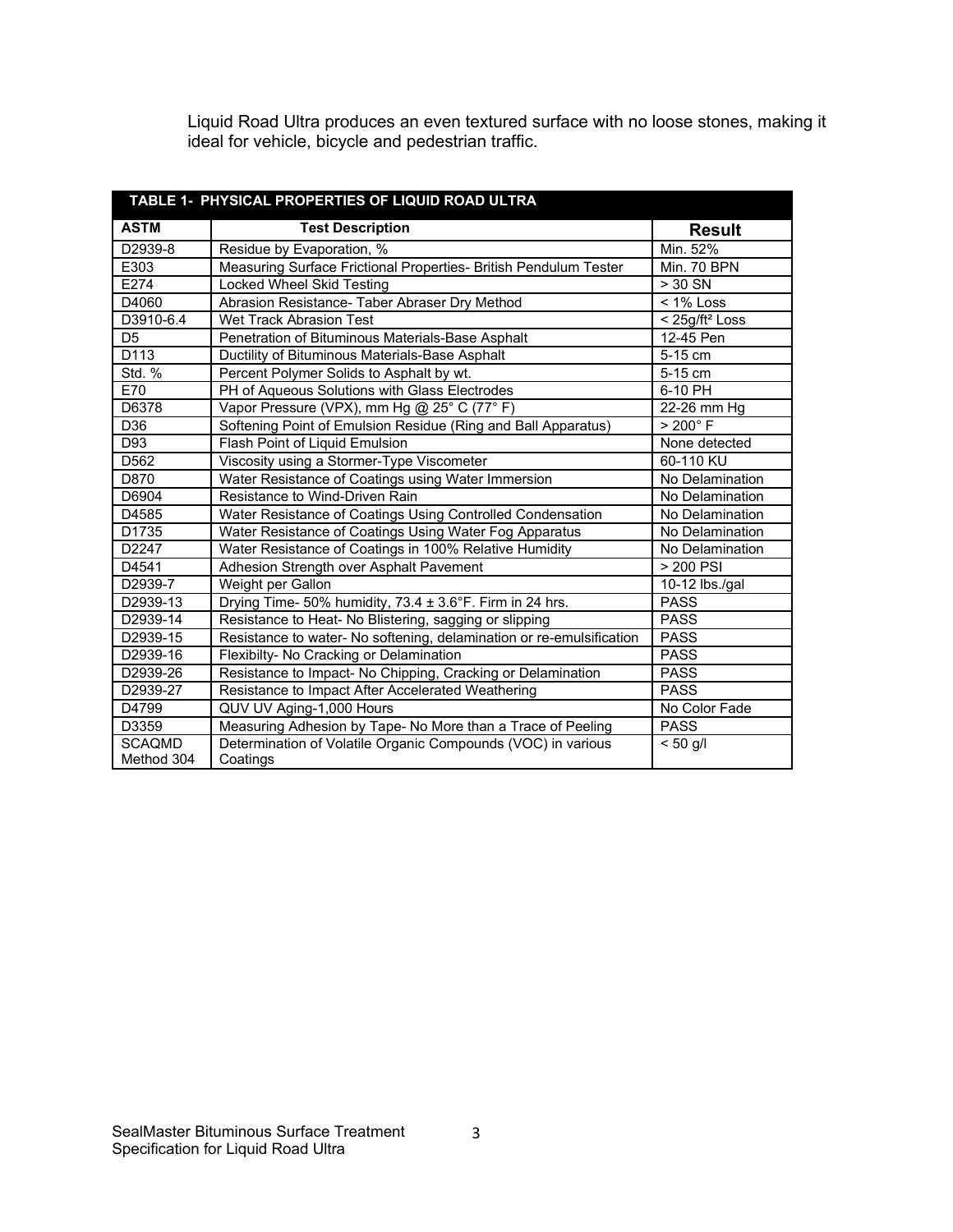#### **2.3 MATERIALS**

- A. SealMaster FlexMaster Crack Sealant (Cold-applied pourable crack sealant)
- B. SealMaster Pourable Crack Sealant (Cold-Applied crack sealant)
- C. SealMaster CrackMaster Hot Rubberized Crack Sealant
- D. SealMaster Asphalt Binder Plus
- E. SealMaster Asphalt Binder
- F. SealMaster Pothole Patch (Cold Patch)
- G. SealMaster Liquid Thermoplastic Traffic Marking Paint (White and Yellow)
- H. SealMaster Fast-Dry Traffic Paint (White and Yellow)

### **PART 3 EXECUTION**

#### **3.1 EXAMINATION**

- A. Examine pavement surface prior to performing work
- B. Notify project engineer of any adverse or unacceptable conditions that would affect successful repair efforts or application of materials
- C. Do not commence work until unacceptable conditions are corrected

#### **3.2 CRACK REPAIR**

Specifier's Notes: Specifier should select between Option A. (Fill Cracks with Cold-Applied Sealants and/or Crack Fillers) or, Option B. (Fill Cracks with Hot Applied Rubberized Asphalt Crack Sealant) listed below. Hot Applied Rubberized Crack Sealant provides a more durable solution for crack filling. However, Cold-Applied Materials offer an acceptable and more economical approach.

- A. Cold Applied Crack Filling Materials and Methods
	- 1. Clean cracks of all dirt, debris and vegetation prior applying crack filling.
	- 2. For cracks up to ½" apply SealMaster FlexMaster or SealMaster Pourable Crack Sealant. FlexMaster or Pourable Crack Sealant may be applied directly from container, pour pot, crack banding equipment or mechanized pumping equipment. Allow to dry before sealcoating.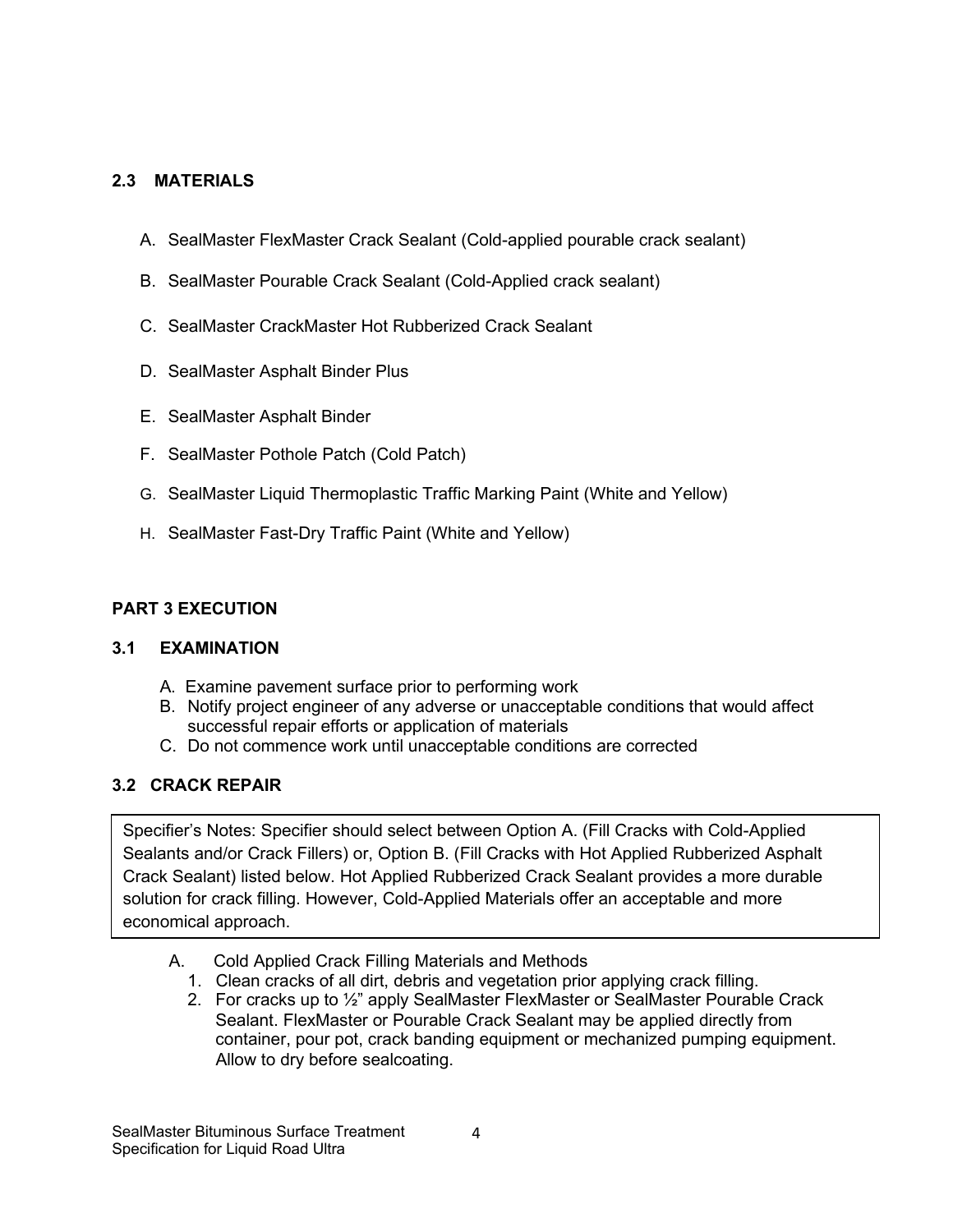- 3. Contractor or other Entity Responsible for performing work shall refer to Manufacturer's Product Data Sheet for more detailed application instructions for FlexMaster and Pourable Crack Sealant.
- B. Hot Applied Crack Sealant/Filling Materials and Methods
	- 1. Cracks must be free from dust, dirt, vegetation and moisture. Clean cracks with mechanical wire brush followed by a compressed air heat lance to remove loose debris and moisture.
	- 2. For all cracks up to 1" wide apply SealMaster CrackMaster 6690 Type 1 Hot Rubberized Crack Sealant
	- 3. SealMaster CrackMaster Rubberized Crack Sealant shall be melted in a conventional oil-jacketed unit equipped with an agitator.
	- 4. Apply heated CrackMaster Rubberized sealant using a pump and wand system, a crack banding unit or a pour pot.
	- 5. Contractor or other Entity Responsible for performing work shall refer to Manufacturer's Product Data Sheet for more detailed application instructions for CrackMaster 6690 Type 1 Crack Sealant.

# **3.3 ALLIGATORED PAVEMENT REPAIR**

Specifier's Notes: Alligator cracks are interconnected cracks forming a series of small blocks resembling an alligator's skin or chicken wire. Specifier should select between Option A- (Infrared Patch Repair Method) or Option B- (Removal of distressed pavement material and replacement with 4 inches of Hot Mix Asphalt). With regards to longevity of pavement repair, these options represent a better (A), best (B) approach.

- A. Repair Alligator Cracks with Infrared Heater Method
	- 1. Remove all dirt, dust and vegetation on alligatored area.
	- 2. Heat alligatored pavement area to a temperature between 290°F and 325°F to soften pavement. Scarify heated softened asphalt with an asphalt rake to a depth of 2-3 inches. Add SealMaster Asphalt Binder Plus at a rate of .20 gallon per square yard while pavement material is still soft and workable. Mix Asphalt Binder Plus into heated softened asphalt with the asphalt rake. Level smooth with rake and compact area with either a plate compactor or asphalt roller. Note- A small amount of fresh Hot Mix blacktop may be added to heated material if needed to assure a smooth, flush finish to adjoining pavement surface.
	- 3. Contractor or other Entity Responsible for performing work shall refer to Manufacturer's Product Data Sheet for more detailed application instructions for SealMaster Asphalt Binder Plus.
- B. Repair Alligator Cracks with Full-Depth Hot Mix Asphalt
	- 1. Saw cut and remove the alligatored pavement to the depth necessary to reach firm support (firm base materials).

5

- 2. Prime bottom of patch area and vertical sides of saw cut with SealMaster Asphalt Binder Plus.
- 3. Fill patch area with fresh hot mix asphalt.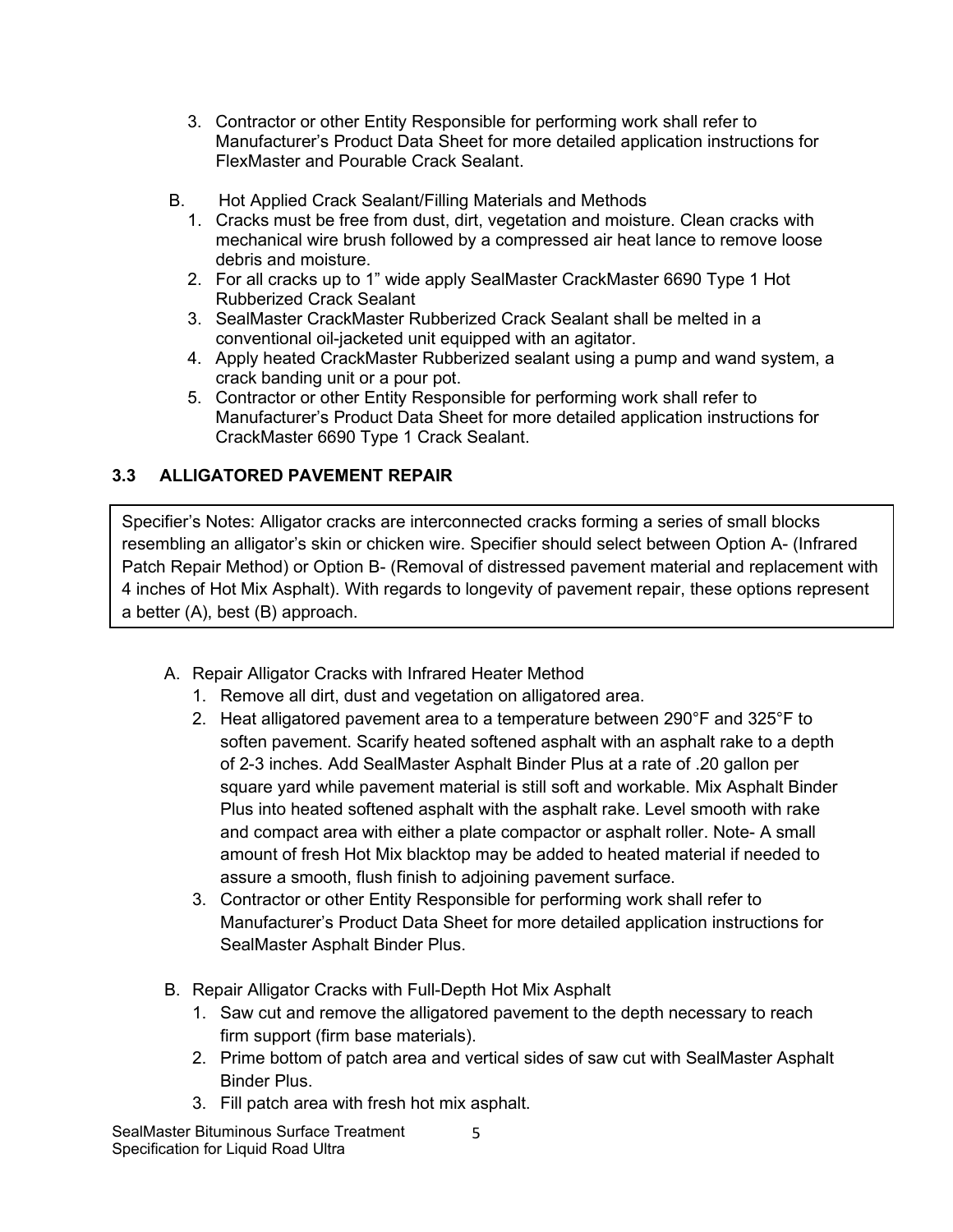- 4. Compact fresh hot mix with hand tamper, vibratory-plate compactor or asphalt roller. Finished patchwork shall be flush and level with adjoining pavement.
- 5. Contractor or other Entity Responsible for performing work shall refer to Manufacturer's Product Data Sheet for more detailed application instructions for SealMaster Asphalt Binder Plus.

#### **3.4 POTHOLE REPAIR**

Specifier's Notes: Specifier should select between Option A. (Fill Potholes with SealMaster Pothole Patch (Cold Patch)) or, Option B. (Fill Potholes with Hot Mix Asphalt). Hot Mix Asphalt provides a more durable solution for patching. However, SealMaster PatchMaster Pothole Patch offers an acceptable and more economical approach to filling potholes.

- A. Fill Potholes with SealMaster PatchMaster Pothole Patch
	- 1. Remove loose material, debris and standing water from pothole prior to application.
	- 2. Apply PatchMaster directly from bag into pothole.
	- 3. Compact PatchMaster with a hand-tamper, vibratory-plate compactor or asphalt roller. Finished patchwork shall be flush and level with adjoining pavement.
	- 4. Contractor or Entity responsible for performing work shall refer to Manufacturer's Product Data Sheet for more detailed application instructions for SealMaster PatchMaster pothole patch.
- B. Fill Potholes with Hot Mix Asphalt
	- 1. Remove loose material, debris and standing water from pothole prior to application.
	- 2. Apply Hot Mix Asphalt directly into pothole. Compact Hot Mix with a hand-tamper, vibratory-plate compactor or asphalt roller. Finished patchwork shall be flush and level with adjoining pavement.

## **3.5 LIQUID ROAD ULTRA APPLICATION**

- A. Traffic Control
	- 1. Implement Traffic Control Program to allow for safety of workers, pedestrians, and vehicle traffic.
- B. Surface Protection
	- 1. Use tar paper to mask off end of streets and intersections to provide crisp start and finish lines when applying Liquid Road Ultra.
	- 2. Use tar paper or suitable material to mask off manhole covers and sewer grates
	- 3. Protect curbs, gutters and sidewalks from material spatter or over-coating.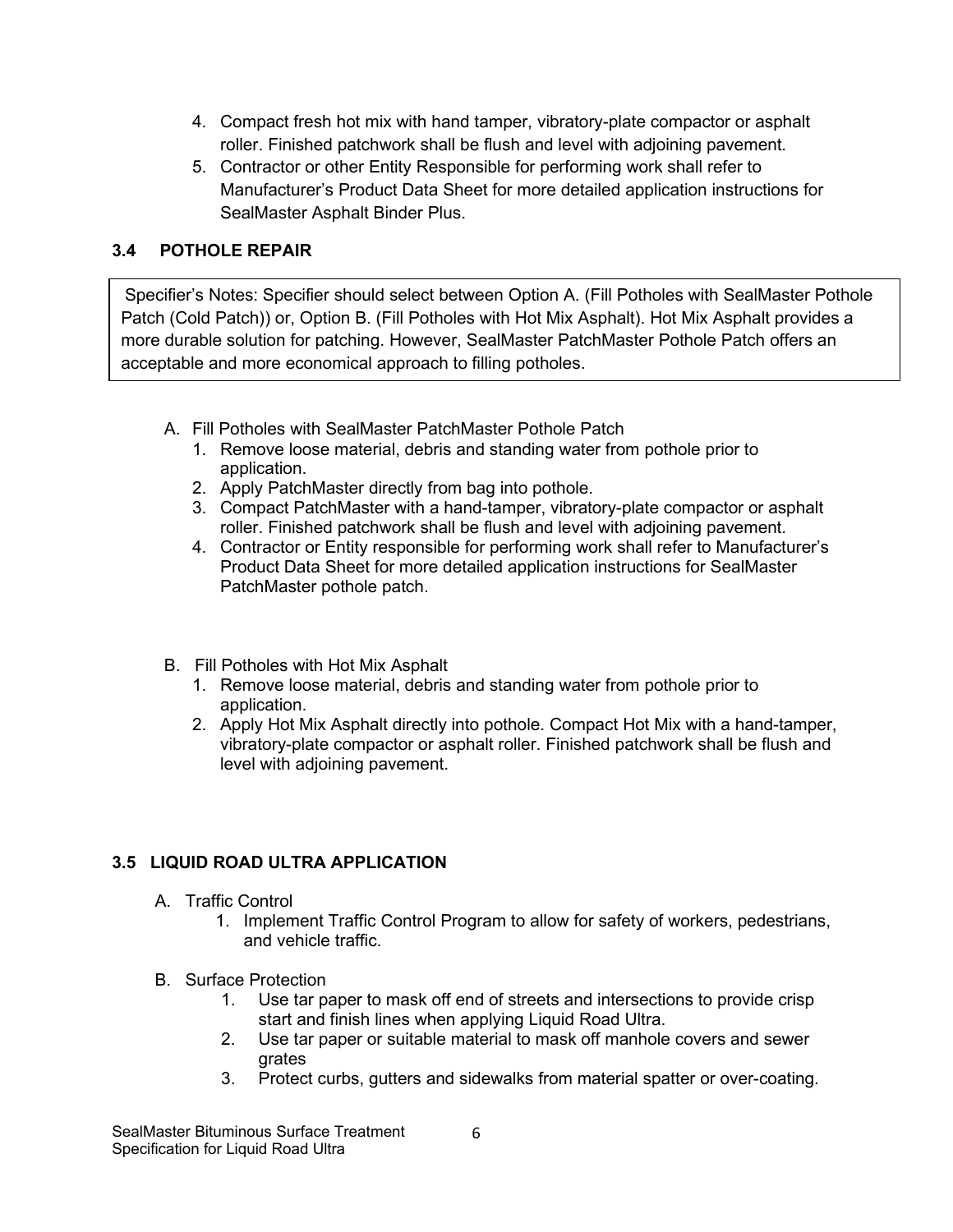- C. Surface Cleaning
	- 1. Surface must be clean and free from dirt, debris and loose material. Street sweepers, power blowers, mechanical sweeping devices and push brooms are acceptable cleaning methods.
	- D. Tack Coating (Optional)
		- 1. Tack Coating (priming surface) with diluted SealMaster Asphalt Binder, SS1h or CSS1h asphalt emulsion is beneficial on extremely oxidized and weathered road surfaces.
		- 2. Dilute 1 part SealMaster Asphalt Binder, SS1h or CSS1h with 4 parts of water.
		- 3. Apply one thin coat of diluted asphalt emulsion at a rate of .05 to .10 gallon per square yard.
		- 4. Allow tack coat to dry thoroughly before applying Liquid Road Ultra.
	- E. Equipment Requirements
		- 1. Equipment used to apply Liquid Road Ultra shall have continuous agitation or mixing capabilities to maintain homogeneous consistency of pavement sealer mixture throughout the application process. Truck mounted tanks shall be equipped with a hydraulic extendable drag box up to 12' wide, with 1,500 gallon minimum mixing capability. Drag box shall have at least 2 squeegee or brush devices (one behind the other) or combination of squeegee and brush device to assure adequate distribution and penetration of sealer into pavement surface. Self-propelled squeegee machine (300 gallon minimum) with at least 2 squeegee or brush devices is acceptable on smaller areas where truck is not adequate. Hand squeegees and brushes shall be acceptable in areas where practicality prohibits the use of mechanized equipment.
		- 2. A mobile Bulk Storage Tank with a minimum of 4,500-gallon capacity is required in a designated staging area onsite for production capabilities. Bulk Storage Tank shall have continuous agitation or mixing capabilities to maintain homogeneous consistency of pavement sealer mixture. This requirement only applies to projects consisting of 10,000 gallons of Liquid Road Ultra or more.
	- F. Liquid Road Ultra Mixing Procedure
		- 1. Mix Liquid Road Ultra thoroughly before applying. Note: If required, a small amount of water may be added to facilitate application of mixed material.
	- G. Application Procedure
		- 1. Apply first squeegee/brush coat at a rate of .25 to .35 gallon per square yard. Allow first coat to dry thoroughly before applying second coat.
		- 2. Apply second squeegee/brush coat at a rate of .17 to .22 gallon per square yard. Spray is accepted with computerized shot rate equipment for second coat only.
		- 3. Allow second coat to dry completely before opening to vehicle traffic

#### **3.9 TRAFFIC MARKINGS/LINE STRIPING**

SealMaster Bituminous Surface Treatment Specification for Liquid Road Ultra